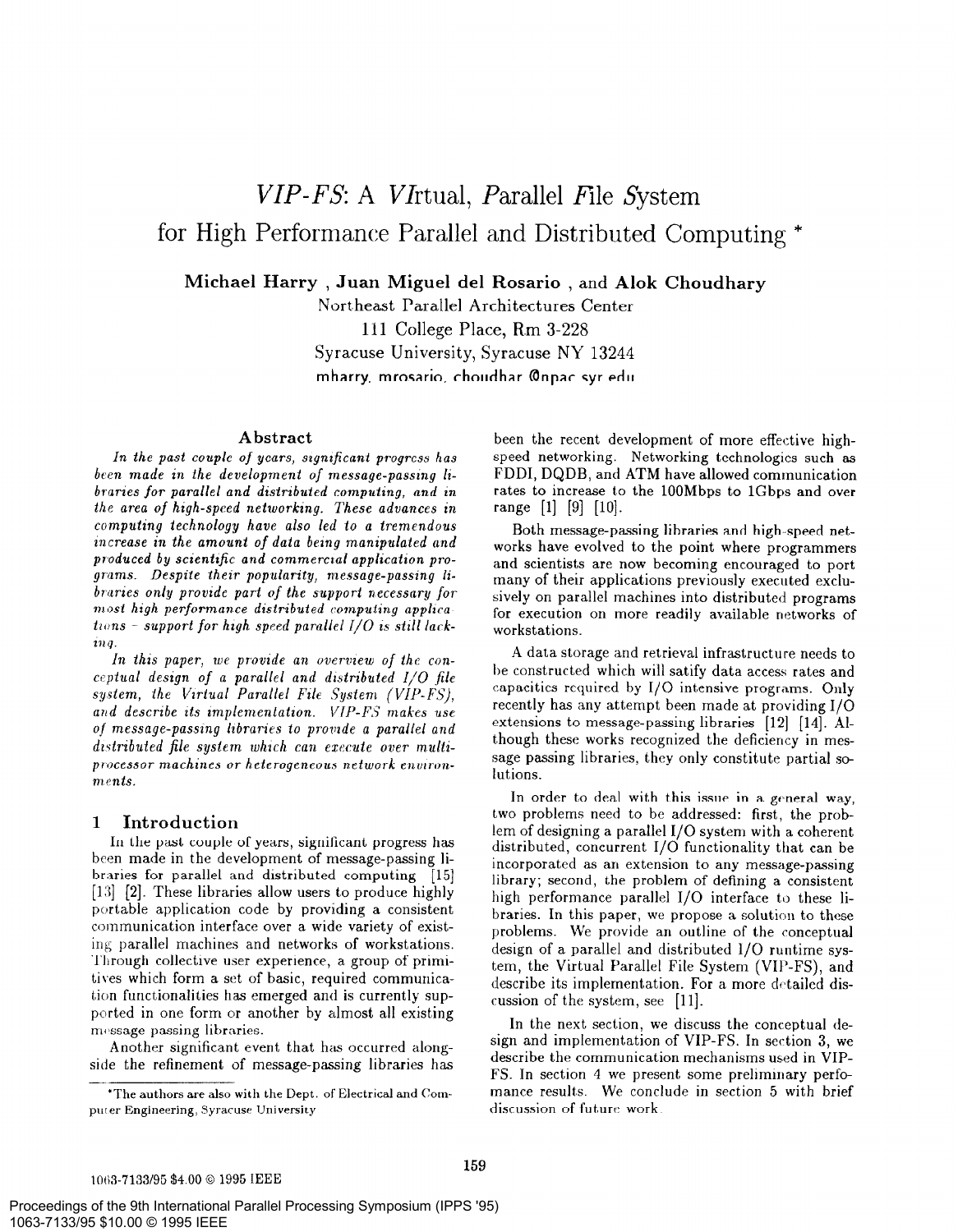

Figure 1. VIP-FS Functional Organization

# 2 Design and Implementation

A key objective in designing VIP-FS is portability. If the file system is to be an extension to message passing libraries, it must be portable across different libraries; as such, the design must employ only features which are common to most, if not all, message passing libraries. Also, it must be capable of co-existing with other (Unix based) data managment or network file systems that may be employed. Further, it must be capable of operating in heterogeneous distributed system environments.

#### 2.1 Conceptual Overview

VIP-FS has three functional Iayers: the Interface layer, the virtual parallel file (VPF) layer, and the I/O device driver (IDD) layer. Figure 1 illustrates the logical configuration of VIP-FS.

The Interface layer provides a variety of file access abstractions to the application program. For example, it may be a simple interface composed of standard Unix open, close, read, write functions. Or, the file system may accept information describing the mapping of a parallel file to a partitioned data domain, and transparently arbitrate access according to this mapping.

The VPF layer defines and maintains a unified global view of all file system components. It provides the Interface layer with a single file image, allowing each parallel file to be viewed as a single large file organized as a sequential stream of bytes. It achieves this by organizing and coordinating access to the IDD's files in such a way that a global., parallel file is constructed whose component stripes are composed of the independent IDD files. Any specification of a file offset by the Interface layer is resolved by the VPF into an IDD address, file ID, and IDD file offset.

As shown, the IDD layer is built upon and communicates with the local host's file system. It manages each file as an independent non-parallel file and provides a stateless abstraction to the VPF layer above. 'Thus, the IDD layer acts as the mediator between the local host file system and the VPF layer. Communication between layers within and across hosts is accomplished through the use of message-passing library primitives.

#### 2.2 Implementation

In the following section we discuss the implementation of VIP-FS. The discussion proceeds in a bottomup manner, from the IDD layer to the Interface layer. We begin with a brief description of the initialization and configuration process.

## 2.2.1 IDD Layer

As its primary function, the IDD layer is responsible for communicating with the local file system and providing a stateless interface to the VIP-FS layer. The IDD layer is implemented in VIP-FS as a set of Unix processes.

The IDD supports a non-parallel (i.e., Unix stream) view of files. It does not have knowledge of the logical parallel file or of mapping functions; that is, it carries no knowledge of how data is distributed among the disk set or among the processors. All communication with the IDD will take place through a communications daemon. Requests will identify the requesting taskid, the desired operation (i.e.,Read, Write, Open, Close), the number of bytes involved, and the data if necessary (i.e., for Read reqeusts).

IDD processes receive file access requests from the VPF layer in the form of messages sent through the message-passing library being used. Requests can be made for any of the standard Unix file access operations such as open, close, read, write, etc. The IDD process performs the requested operation and sends an appropriate response back to the VPF layer. The IDD process has no notion of any global file space. The IDD file descriptor for each file is returned to the requesting VPF layer during the open call request; it is an index into an array of file descriptors returned when the IDD process makes an open call to the local file system.

### 2.2.2 VPF Layer

The VPF layer provides distributed applications with a single file image for every parallel file that is opened. It's key function is to enforce the mapping of the distributed application's (distributed) data domain to the parallel file. It maintains the data structures necessary to support the view of logical parallel file structures. It manages pointers to each of the Unix files that comprise every parallel file. Requests to the file system (in the parallel file view) will be translated into requests to the IDD layer which are the custodians of the Unix files comprising the parallel file. Response data returned by the IDD layer will be recomposed into the necessary structure to satisfy the parallel view prior to sending it to the interface layer above. The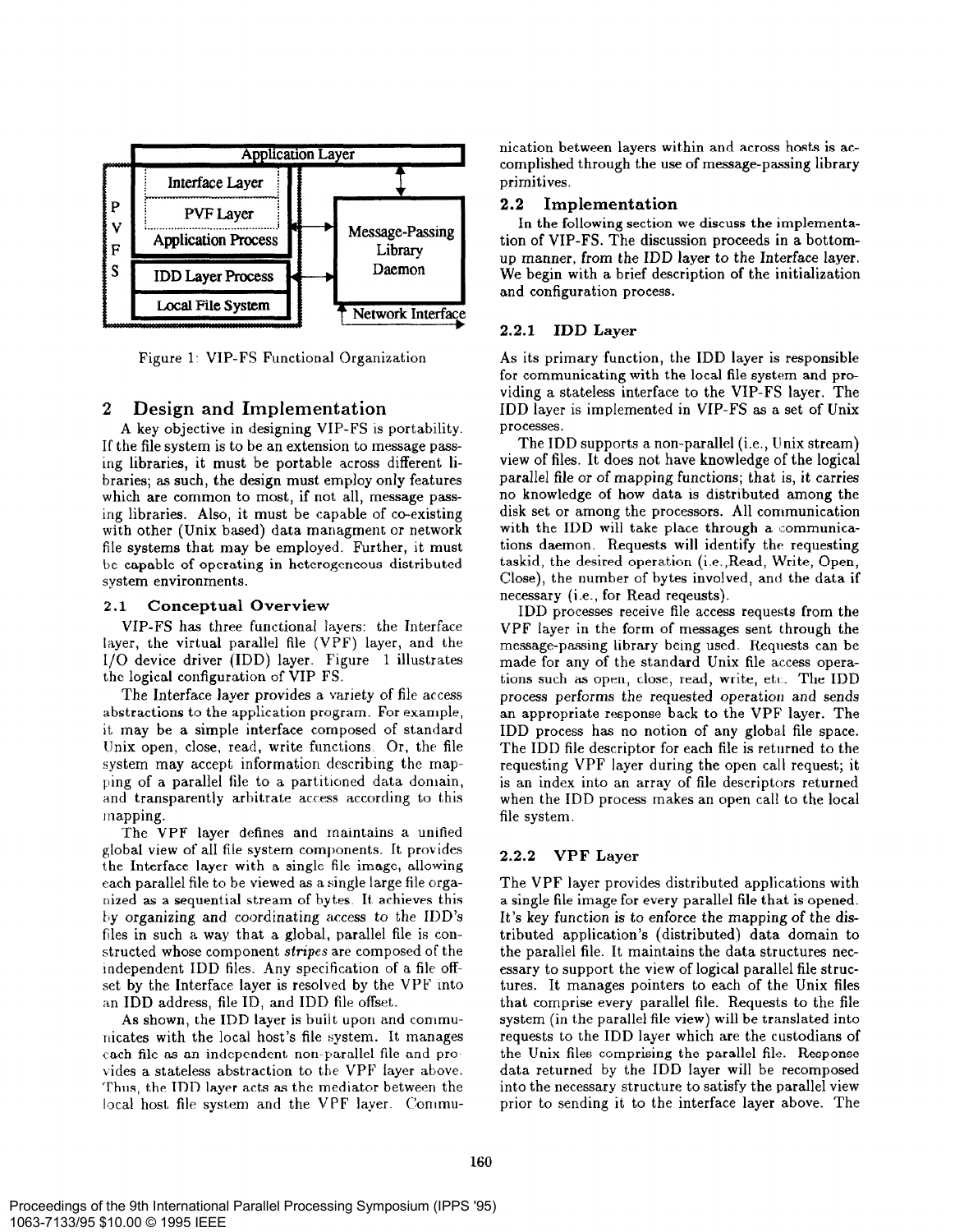aforementioned information is stored in the VPF layer file descriptor table.

#### 2.2.3 Application Interface Layer

The application interface provided to a parallel file system is a very important consideration. Most parallel file systems only provide Unix-like access to the file system [4] [8]. This allows for flexibility but can become cumbersome to use. For example, when a distributed array is being used by the application, the burden for maintaining a mapping from the array to the parallel file (not always trivial) is placed squarely on the programmer. This may easily result in code which sacrifices better performance for ease of programming.

The function of the interface layer is to provide a logical, structural view of the parallel file to the overlaying application. It will permit the application to engage in  $I/O$  by working with the data structure that it is using, rather than by the file abstraction if it so wishes. The interface layer itself uses a parallel file abstraction; it is responsible for translating each  $lo$  $cal\ I/O$  request by the application into a request to the parallel file in the file abstraction (i.e., as an offset and number of bytes a certain parallel file), and for converting or reorganizing data from the Parallel Virtual File Server (VIP-FS) back into the application's desired logical structure.

The interface layer of VIP-FS currently supports two types of parallel file access by the application: conventional Unix-like access where, by default, all nodes have equal access to the entire parallel file, and mapped access. Future implementations will include array access. We describe each of these below.

#### Unix Interface

VIP-FS provides access to parallel files in the conventional Unix manner using open $($ ), close $($ ), read $($ ),  $write()$ ,  $lseck()$ , etc. calls. When using this interface, each host executing the application will have access to the entire parallel file. It is the responsibility of the programmer to arbitrate and schedule host access to the parallel files to ensure the desired results are obtained. As with Unix. first-come-first-served semanties apply.

#### Mapped Access

In many distributed and parallel applications, parallelism is obtained by using data decomposition. l)ata is partitioned, usually equally, among the host computers and operated on concurrently. When data is partitioned for this purpose, some mapping is often involved. The mapping associates the global position of each data element with a host and a local address on that host, and vice versa. The complexity involved in doing this is often manageable, and libraries have

been developed to assist programmers in performing such decompositions.

The way in which a parallel file is distributed among disks can likewise be viewed in terms of a data decomposition mapping. This map is maintained by VIP-FS to allow transparent access to parallel files.

The situation becomes much more complex when a distributed application wishes to perform I/O operations in a distributed manner. In this case, the host location and local address of each distributed element has to be mapped to disk location, file, and an offset within the local file. This map will change for every data decomposition, number of computational hosts, and number of disks employed by the application. Maintaining this mapping in a general way for every application becomes a tremendous burden for the programmer. Futher, any application which is written to perform optimally for a given configuration would require major revisions whenever execution under a different data decomposition or system configuration is required.

The mapping function from the data element (on a client) to the  $I/O$  device element (disk offset) is broken down into two different mapping functions, and the composition defines the overall mapping. To use mapped access, the programmer is required to define the data decomposition mapping, and the parallel file mapping to disk. (Alternatively, the programmer can simply employ the parallel file default mapping). The decomposition mapping information in communicated to the file system via a procedure call.

Once the desired mappings have been declared, I/O access can be performed by each host using the standard Unix calls. VIP-FS will maintain the mappings in complete transparency.

#### Array References

The dataparallel programming model has emerged as the most popular programming model for parallel and distributed applications. As a result, many languages have been designed to support such a programming model. Within the scientific computing community, languages such as High Performance Fortran (HPF) [5] [16] [3] [6] have been developed to facilitate the migration of massive quantities of legacy Fortran applications to parallel and distributed environments.

A dataparallel interface to the parallel I/O system would greatly enhance the power of dataparallel languages. In such a system, data could be viewed entirely as a data structure, commonly an array of some sort. Performing parallel I/O operations on the array data would require merely reading or writing the desired section of the array. Each client will issue the same I/O instruction. By making use of the data decomposition information (previously declared), the file system will transparently deliver only the appropriate portion to the associated client.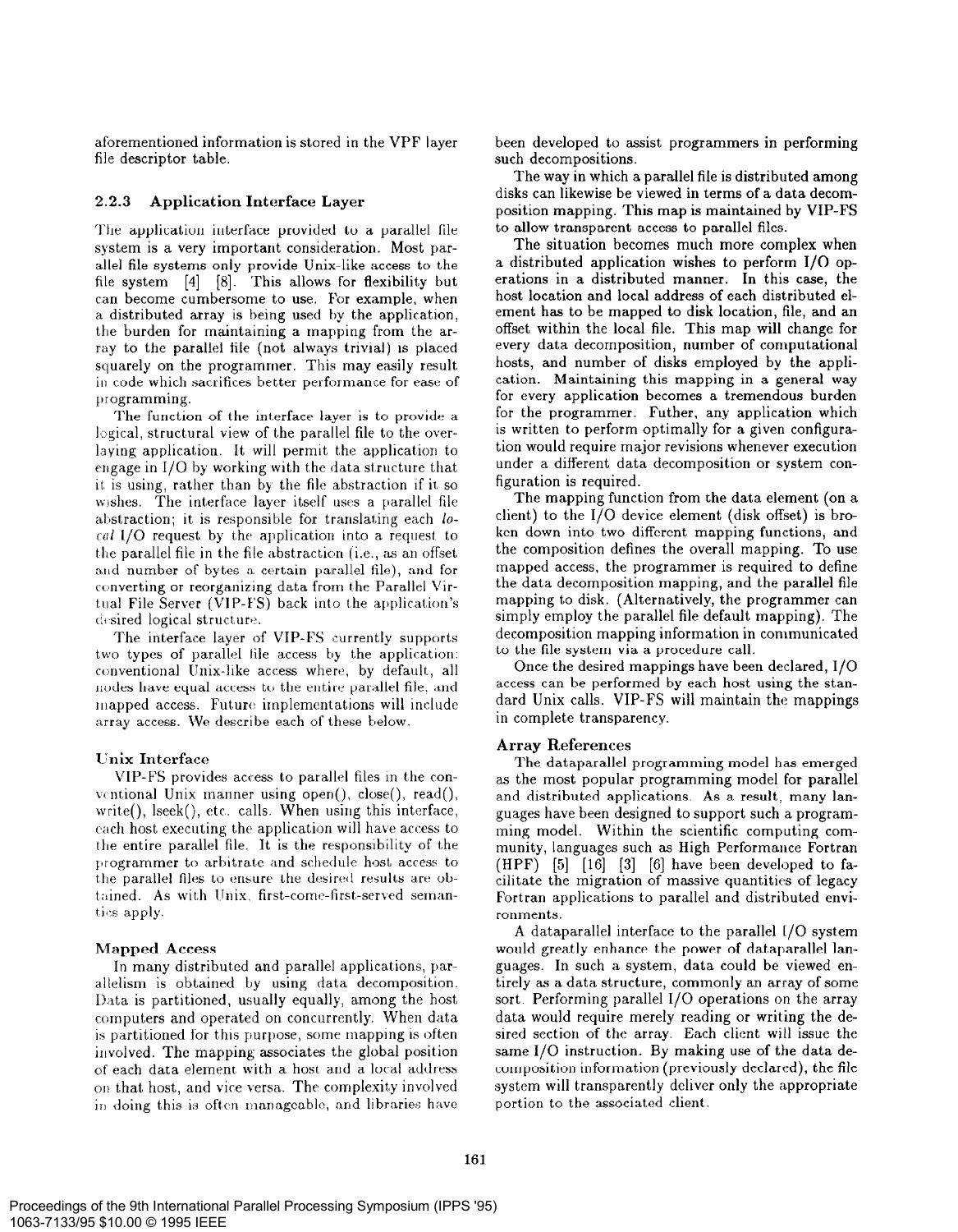## 2.3 Design Tradeoffs

All three functional layers of VIP-FS could be combined, along with the application, into a single executing process. The advantage of such an organization would be that interlayer communication would involve the use of intraprocess communication mechanisms (e.g., procedure calls) resulting in a reduction of overhead versus the interprocess communication otherwise necessary. This cost savings could be significant depending upon the message passing library used. Further, it would simplify message handling within the entire distributed system. On the other hand, such a design would have one serious limitation. All I/O requests on a given host would have to be controlled and directed by the VIP-FS process (now also the application process) on that host. This renders all I/O requests to be blocking calls, serializing them at the host.

By separating the IDD layer as a distinct process from the rest of the layers, any communication to the IDD layer can be done asynchronously. Requests for I/O on a given host will be controlled by the IDD process on that host. Furthermore, all I/O requests can be made non-blocking allowing the system to overlap communication with I/O which, in lower-bandwidth networks, results in great performance benefits.

# 3 Communication in VIP-FS

In this section, we describe the communication strategies used during data access in VIP-FS. Three strategies for data access have been incorporated into VIP-FS: direct access, two-phase access, and assumed requests. This will facilitate research in data access and availability schemes - one of the primary objectives of the project.

# 3.1 Direct Access

The direct access strategy is the traditional access method used for parallel and distributed file systems. In this scheme, every I/O request is translated into requests to the appropriate I/O device.

Each distributed application is composed of one or more clients. The file system services each client independently of the others. There is no globally organized access strategy as with the remaining two methods. This scheme is used when each client obeys a self-scheduled access pattern.

# 3.2 Two-Phase Access

When all clients in the distributed application perform I/O access with some global pattern, then it is useful to employ a more efficient access strategy. The two-phase access strategy has been shown to provide more consistent performance across a wider variety of data distributions than direct access methods [7]. With two-phase access, all clients access data approximately simultaneously. The file system schedules access so that data sotrage or retrieval from the I/O devices follow a near optimal pattern with a reduction in the total number of requests for the entire I/O operation. In a second stage, the data is buffered and redistributed to conform with the data decomposition used by the application (the target decomposition).

## 3.3 Assumed-Requests

The two-phase access strategy gains its effectiveness by relying upon the existence (assumed) of a higher degree, less congested interconnection networks between clients versus the network used to access data to and from the storage system; this is often the case in parallel machines. However, in distributed systems, shared media networks are commonly employed, and the basis for two-phase strategy's improved performance is lost. We have designed an alternative approach which may significantly improve read performance by greatly reducing the number of requests seen by each I/O device; we call this the assumed-requests technique.

With assumed-requests, data decomposition information is distributed to the IDD processes as part of the file description information. Clients are assured to make requests in a collective manner as in twophase access. That is, we assume a Single-Program-Multiple-Data (SPMD) of computation. A one-to-one or many-to-one mapping is established from the set of I/O devices to a subset of clients (the latter case occurs when the number of I/O devices exceeds the number of clients). We say that the members of the subset are assigned to the I/O devices.

When a read operation is performed by the application program, only the assigned clients have their requests actually delivered to I/O devices. Thus, each I/O device only receives a single request each. From the request the I/O device receives, along with data decomposition information, each I/O device computes the amount of data required by all clients (assigned or not). It then satisfies the portion of requests which involve locally stored data by delivering this data directly to the appropriate client.

By reducing the number of I/O requests that actually traverse the network to a minimum, assumedrequests can provide great improvements in read performance.

# 4 Performance Results

In this section we present our initial results for VIP-FS. These results cover only a small set of configurations and apply only to a single transmission medium - Ethernet. We are primarily concerned with gaining some indication of the feasibility of this approach for building a parallel virtual file system.

Figures 2 and 3 show the read performance for two configurations of data decomposition. The first graph shows performance for a RowBlock data decomposition to RowBlock file decomposition. The second graph shows the corresponding performance for a RowBlock to ColumnBlock decomposition. It can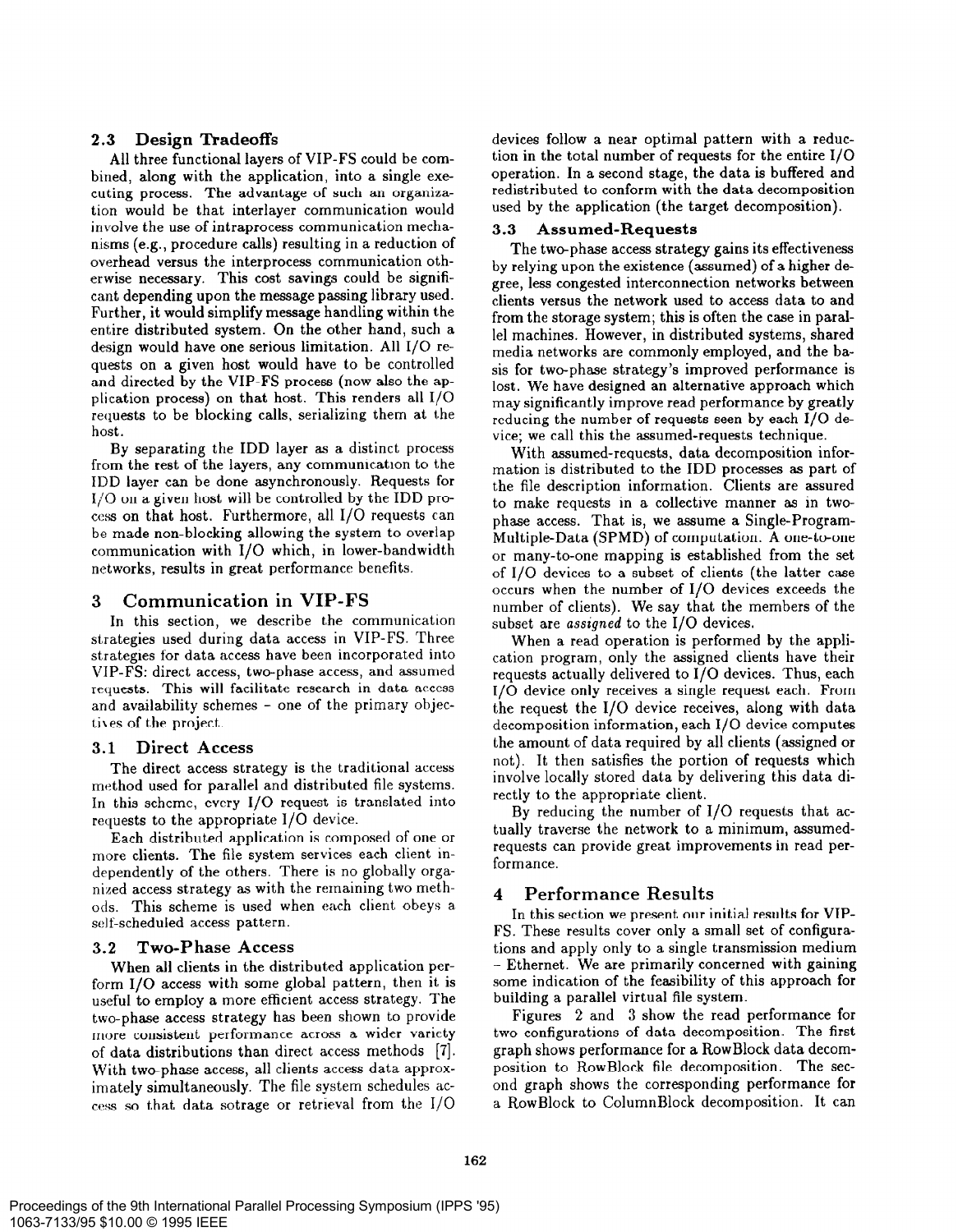

Figure 2: VIP-FS Read Performance: RowBlock to **RowBlock** 

be seen that, for both cases, performance scales with increasing dataset size (x-axes). Scalability with respect to increasing computational nodes, however, can be seen to be non-linear. The reason for this is that as the number of computational nodes is increased. the number of requests increases and the ethernet network performance becomes a bottleneck. These effects are expected to be greatly reduced when the assumedrequests access methods are used.

Figure  $4$  shows the write performance for a Row-Block data decomposition to RowBlock file decomposition. As shown, the effects of the ethernet bottleneck are much more pronounced in the write case. The reason for this is that the algorithms for writes are asynchronous. Thus, the compute nodes tend to "pump" out" more requests per unit of time than in the read case. This causes the network to congest much more quickly (i.e., at lower numbers of compute nodes). In this particular case, the maximum throughput is obtained when there are two compute nodes.

#### 5 Conclusions and Future Work

We have described a system for incorporating a parallel I/O virtual file system with message-passing libraries. We have briefly described a number of message-passing mechanisms that may improve performance on heterogeneous systems. We have provided our initial results which indicate that there is much promise in using approach to construct a portable, scalable, parallel virtual file system.



Figure 3: VIP-FS Read Performance: RowBlock to ColumnBlock



Figure 4: VIP-FS Read Performance: RowBlock to RowBlock

Proceedings of the 9th International Parallel Processing Symposium (IPPS '95) 1063-7133/95 \$10.00 © 1995 IEEE